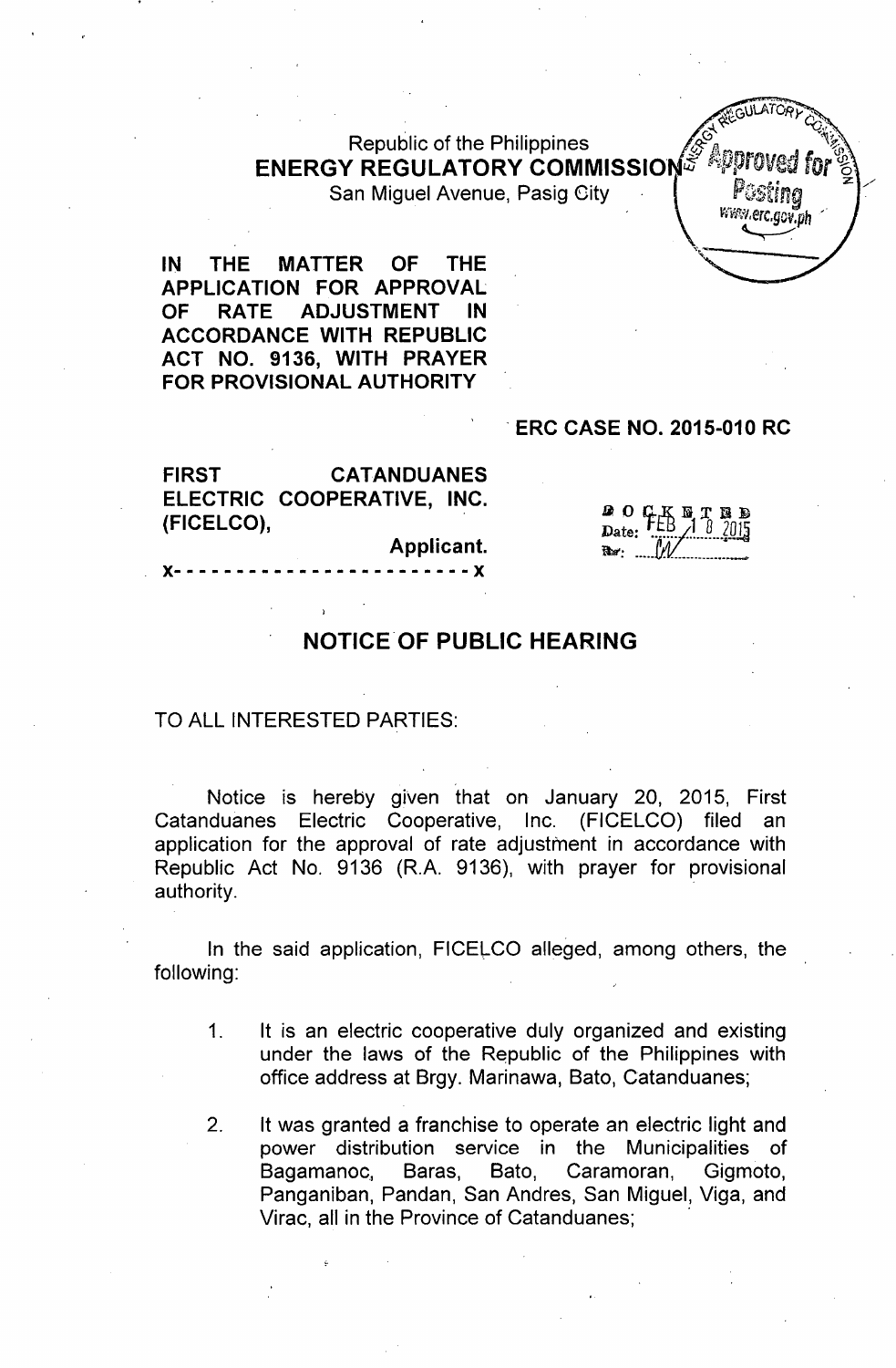### **ERC CASE NO. 2015-010 RC NOTICE OF PUBLIC HEARING/February 16, 2015 Page 2 of 10**

- 3. On December 26, 2001, it filed with the Commission an application for approval of adjustment in its rates, docketed as ERC Case No. 2001-1008 RC, utilizing year 2001 as test year;
- 4. On July 25, 2003, the Commission approved its adjusted unbundled rates, as follows:

|                              | Unit          | <b>Residential</b> | <b>Commercial</b> | <b>Public</b><br><b>Building</b> | <b>Street</b><br>Lights |
|------------------------------|---------------|--------------------|-------------------|----------------------------------|-------------------------|
| <b>Distribution Charges:</b> |               |                    |                   |                                  |                         |
| <b>Distribution System</b>   |               |                    |                   |                                  |                         |
| Charge                       | PhP/kWh       | 2.6381             | 2.0632            | 1.9369                           | 4.6463                  |
| <b>Supply Charges:</b>       |               |                    |                   |                                  |                         |
| <b>Retail Customer</b>       |               |                    |                   |                                  |                         |
| Charge                       | PhP/Cust./mo. |                    |                   |                                  |                         |
| <b>Supply System Charge</b>  | PhP/kWh       | 0.7976             | 0.1763            | 0.0783                           | 2.7719                  |
| <b>Metering Charges:</b>     |               |                    |                   |                                  |                         |
| <b>Retail Customer</b>       |               |                    |                   |                                  |                         |
| Charge                       | PhP/Cust./mo. | 5.00               | 18.15             | 22.97                            | 13.80                   |
| Metering System Charge       | PhP/kWh       | 0.2634             |                   |                                  |                         |

#### **UNBUNDLED RATE**

- 5. It made a thorough review of its operations and has determined that its existing rates can no longer cope with the increasing demands of its operations;
- 6. The insufficiency of the rates is attributable to the following factors, to wit:
	- 6.a Increases in the cost of its operations over the years due to the expansion of its distribution system and the effects of inflation and other governmental requirements which are not provided for in its current unbundled rates.
	- 6.b The present 5% Reinvestment Fund is no longer sufficient to cover its capital expenditure requirement and the amortization of its loans with the National Electrification Administration (NEA) and other private banks after 2003. It has secured an additional loan from NEA in the amount of PhP2,454,776.0B and PhP20,520,111.59 last 2005, 2010 and 2011, respectively, and PhP40,OOO,OOOin 2013-2014 from Security Bank to cover for the improvement of its distribution network.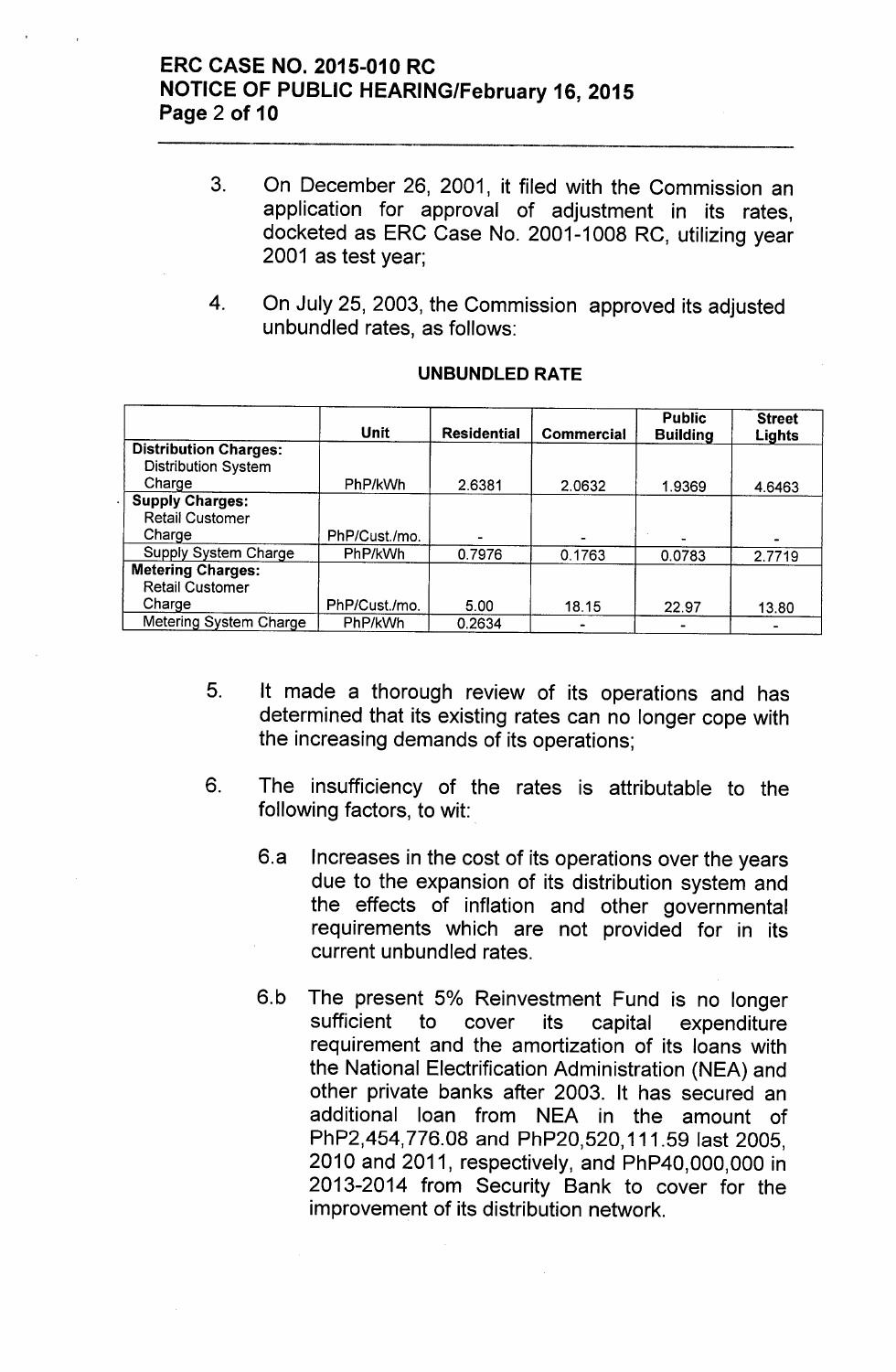### **ERC CASE NO. 2015-010 RC NOTICE OF PUBLIC HEARING/February 16, 2015 Page 3 of 10**

- 6.c On May 14, 2013, NEA approved its Board of Directors Resolution No. 11, s. 2013, "Resolution Approving the Plan on the Re-alignment of the Cooperative's Workforce, that the Coop's Committee on. Re-alignment Prepared". The approval had included the salary upgrading and the adoption of the maximum salary from PhP24,000 for Rank 20 and minimum monthly salary of PhP11 ,000 for Rank 1.
- 7. The filing of the instant application for rate adjustment is pursuant to the provisions of the R.A. 9136, to wit:

*"SEC.* 24. *Distribution Wheeling Charge. - The distribution wheeling charges of distribution utilities shall be filed with and approved by the ERC pursuant to Paragraph (f) of Section 43 hereof*

*SEC.* 25. *Retail Rate. - The retail rates charged by distribution utilities for the supply of electricity in their captive market shall be subject to regulation by the ERC based on the principle of full recovery of prudent and reasonable economic costs incurred, or such other principles that will promote efficiency as may be determined by the ERC."*

- 8. It prepared a proposed rate adjustment utilizing 2013 as test year and made use of the Cash Base Methodology under the Uniform Filing Requirements (UFR);
- 9. The proposed rates are designed and presented similar to the existing presentation of rates;
- 10. The proposed rate adjustment followed its existing customer classification to avoid cost relative to reprogramming of the existing software used in its operation;
- 11. The Distribution, Supply and Metering (DSM) Rates includes the 5% Reinvestment Fund to be used for its capital expenditures. Shown below is its proposed rate and revenue: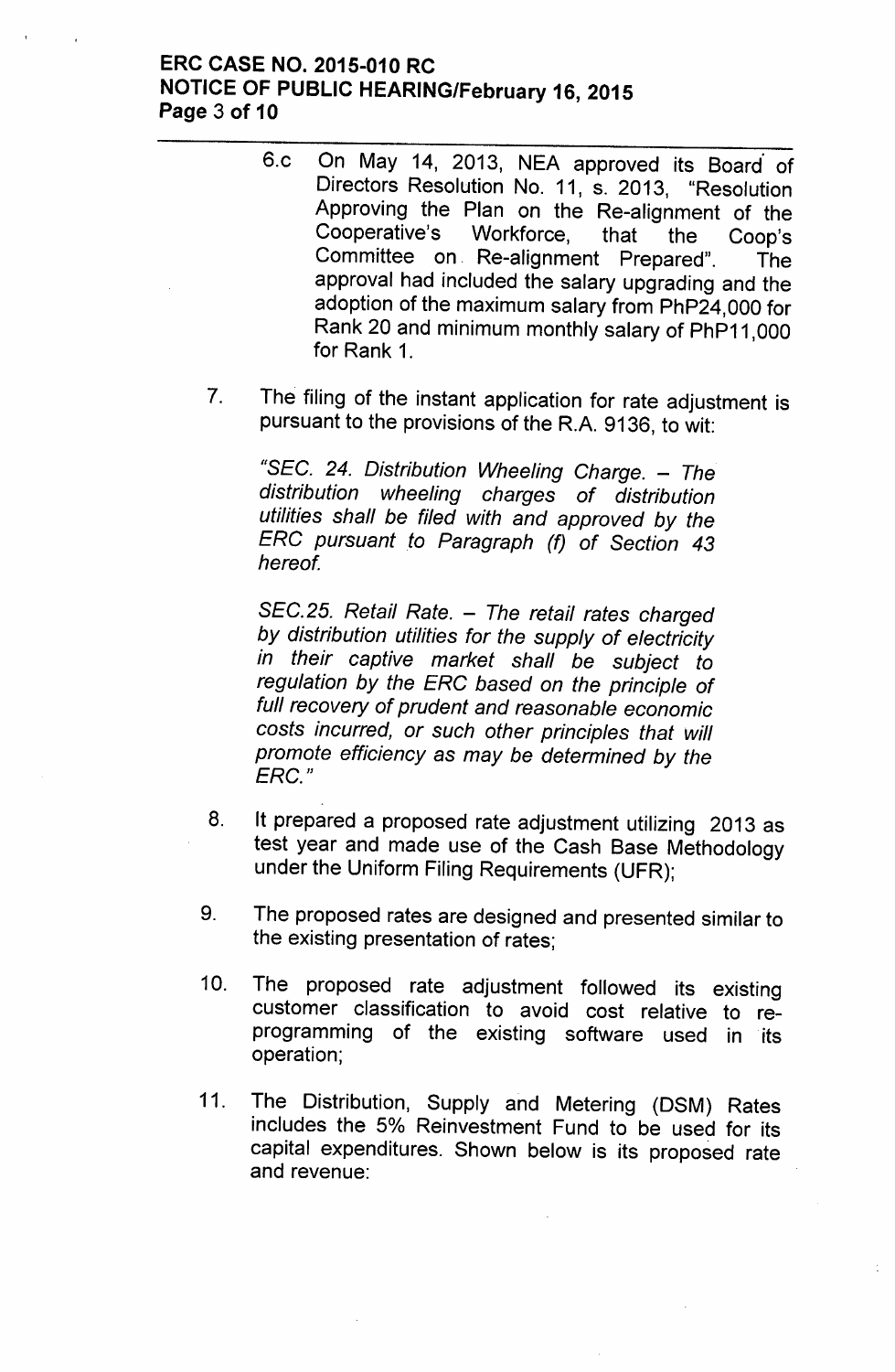## ERC CASE NO. 2015-010 RC NOTICE OF PUBLIC HEARING/February 16, 2015 Page 4 of 10

|                             |                                    |                                                        | Proposed<br>Rate | <b>Proposed</b><br>Revenue |
|-----------------------------|------------------------------------|--------------------------------------------------------|------------------|----------------------------|
| <b>Residential</b>          |                                    |                                                        |                  |                            |
| kWh Sold                    | 22,346,373                         | Distribution Charge(PhP/kWh)                           | 3.0852           | 68,943,031                 |
| <b>Customers</b>            | 40,511                             | Supply Charge (PhP/kWh)                                | 1.0129           | 22,635,042                 |
|                             |                                    | <b>Metering Charge</b>                                 |                  |                            |
|                             |                                    | PhP/meter/month                                        | 5.00             | 2,430,660                  |
|                             |                                    | <b>PhP/kWh</b>                                         | 0.7409           | 16,556,542                 |
|                             | <b>Total Revenue-Residential</b>   |                                                        |                  | 110,565,275                |
| Commercial                  |                                    |                                                        |                  |                            |
| kWh Sold                    | 7,033,486                          | Distribution Charge(PhP/kWh)                           | 0.9108           | 6,406,170                  |
| <b>Customers</b>            | 2,030                              | Supply Charge (PhP/cust./mo.)                          | 46.56            | 1,134,238                  |
|                             |                                    | <b>Metering Charge</b>                                 |                  |                            |
|                             |                                    | (PhP/meter/mo.)                                        | 39.06            | 951,446                    |
|                             | <b>Total Revenue-Commercial</b>    |                                                        |                  | 8,491,854                  |
| <b>Public Buildings</b>     |                                    |                                                        |                  |                            |
| kWh Sold                    | 4,492,214                          | <b>Distribution Charge (PhP/kWh)</b>                   | 0.8742           | 3,926,944                  |
| <b>Meters</b>               | 1,169                              | Supply Charge (PhP/cust./mo)<br><b>Metering Charge</b> | 46.56            | 653,165                    |
|                             |                                    | (PhP/meter/mo.)                                        | 39.06            | 547,902                    |
| <b>Total Revenue-Public</b> |                                    |                                                        |                  |                            |
| <b>Buildings</b>            |                                    |                                                        |                  | 5,128,011                  |
| <b>Street Lights</b>        |                                    |                                                        |                  |                            |
| kWh Sold                    | 650,454                            | Distribution Charge (PhP/kWh)                          | 2.1466           | 1,396,241                  |
| <b>Meters</b>               | 384                                | Supply Charge (PhP/cust./mo)<br><b>Metering Charge</b> | 46.56            | 214,555                    |
|                             |                                    | (PhP/meter./mo.)                                       | 39.06            | 179,978                    |
|                             | <b>Total Revenue-Street Lights</b> |                                                        |                  | 1,790,774                  |
| kWh Sold                    | 34.522.527                         |                                                        |                  |                            |
| Customers                   | 44,094                             | <b>TOTAL REVENUE</b>                                   |                  | 125,975,913                |

#### PROPOSED RATE AND REVENUE

12. Based on the proposed rates and revenue, it is seeking approval of the proposed revenue requirement for its unbundled rates per cost component, as follows:

#### SUMMARY OF PROPOSED REVENUE REQUIREMENT PER COST COMPONENT

|                                    | <b>TOTAL</b><br><b>COMPANY</b><br>(PhP) | <b>ELECTRIC</b><br><b>ADJUSTMENT</b><br>(PhP) | <b>PROPOSED</b><br><b>REVENUE</b><br><b>REQUIREMENT</b><br>(PhP) |
|------------------------------------|-----------------------------------------|-----------------------------------------------|------------------------------------------------------------------|
| <b>PARTICULARS</b>                 | (1)                                     | (2)                                           | $(1 + 2)$                                                        |
|                                    |                                         |                                               |                                                                  |
| Payroll                            | 34,981,049                              | 6,097,040                                     | 41,078,089                                                       |
| <b>Operation &amp; Maintenance</b> | 45,151,996                              | 2,883,009                                     | 48,035,005                                                       |
| (less Fuel, PP & Payroll)          |                                         |                                               |                                                                  |
| Debt Service                       | 19,108,554                              |                                               | 19,108,554                                                       |
| Reinvestment                       | 19,396,472                              |                                               | 19,396,472                                                       |
| <b>SUB-TOTAL</b>                   | 118,638,071                             |                                               | 127,618,120                                                      |
| Less: Other Revenue Items (ORI)    | 1,642,206                               |                                               | 1,642,206                                                        |
| TOTAL REVENUE REQUIREMENT          | 116,995,865                             | 8,980,049                                     | 125,975,914                                                      |

 $\mathcal{L}^{\pm}$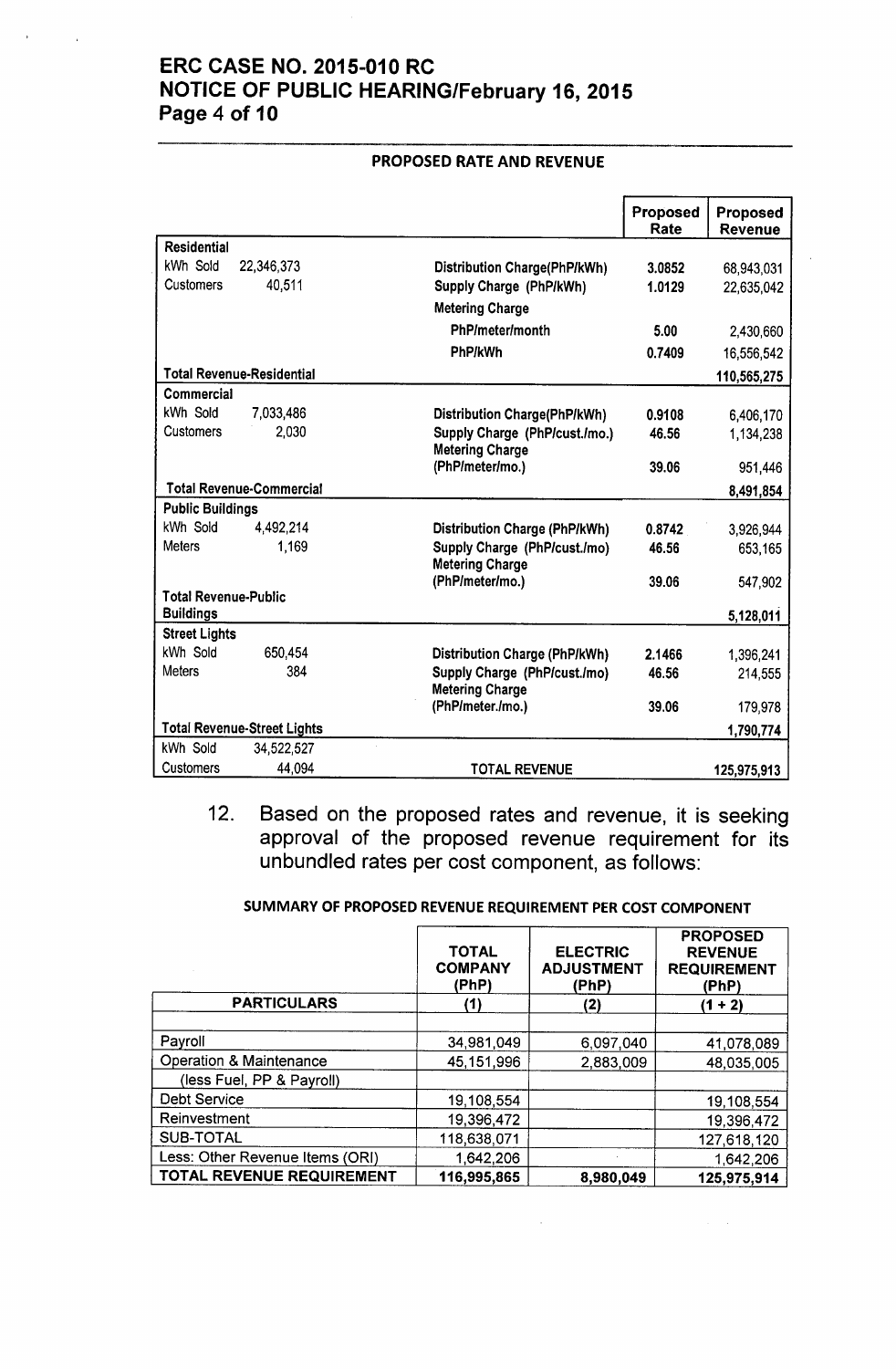### ERC CASE NO. 2015-010 RC NOTICE OF PUBLIC HEARING/February 16, 2015 Page 5 of 10

13. The cost components presented are as follows, to wit:

### 13.a Payroll

It is comprised of the basic salary of existing employees including the employer's share for SSS, PhilHealth and PAG-IBIG, and  $13<sup>th</sup>$  month pay. The adjustment represents the normalization of the salary increase that was implemented in last May 2013, as well as the salaries of additional employees who were hired after the 2013 test year pursuant to the 2013 NEA approved plantilla/positions.

#### 13.b Operations and Maintenance

The operations and maintenance cost represents cost incurred in the ordinary repairs and maintenance of distribution lines, equipment, general plant and other administrative - related expenses that are necessary in the normal operation of the cooperative.

The adjustment represents the annual retirement provision equivalent to one (1) month total salary as adjusted.

### 13.c Uncollectible Accounts

There was no provision for uncollectible accounts as of 2013. The adjustment represents 1% of the total outstanding consumer accounts receivable and reinvestment fund.

#### 13.d Debt Service

Details of the loans acquired from NEA and Security Bank are as follows:

|                     |                            | <b>LOAN AMORTIZATION</b> |              |  |
|---------------------|----------------------------|--------------------------|--------------|--|
| <b>Type of Loan</b> | <b>Outstanding Balance</b> | <b>EQA</b>               | <b>TOTAL</b> |  |
| $RE$ -Loan – F      | 3,182,960                  | 163,036                  | 652,144      |  |
| $RE$ -Loan – G      | 8,004,959                  | 410,024                  | 1,640,096    |  |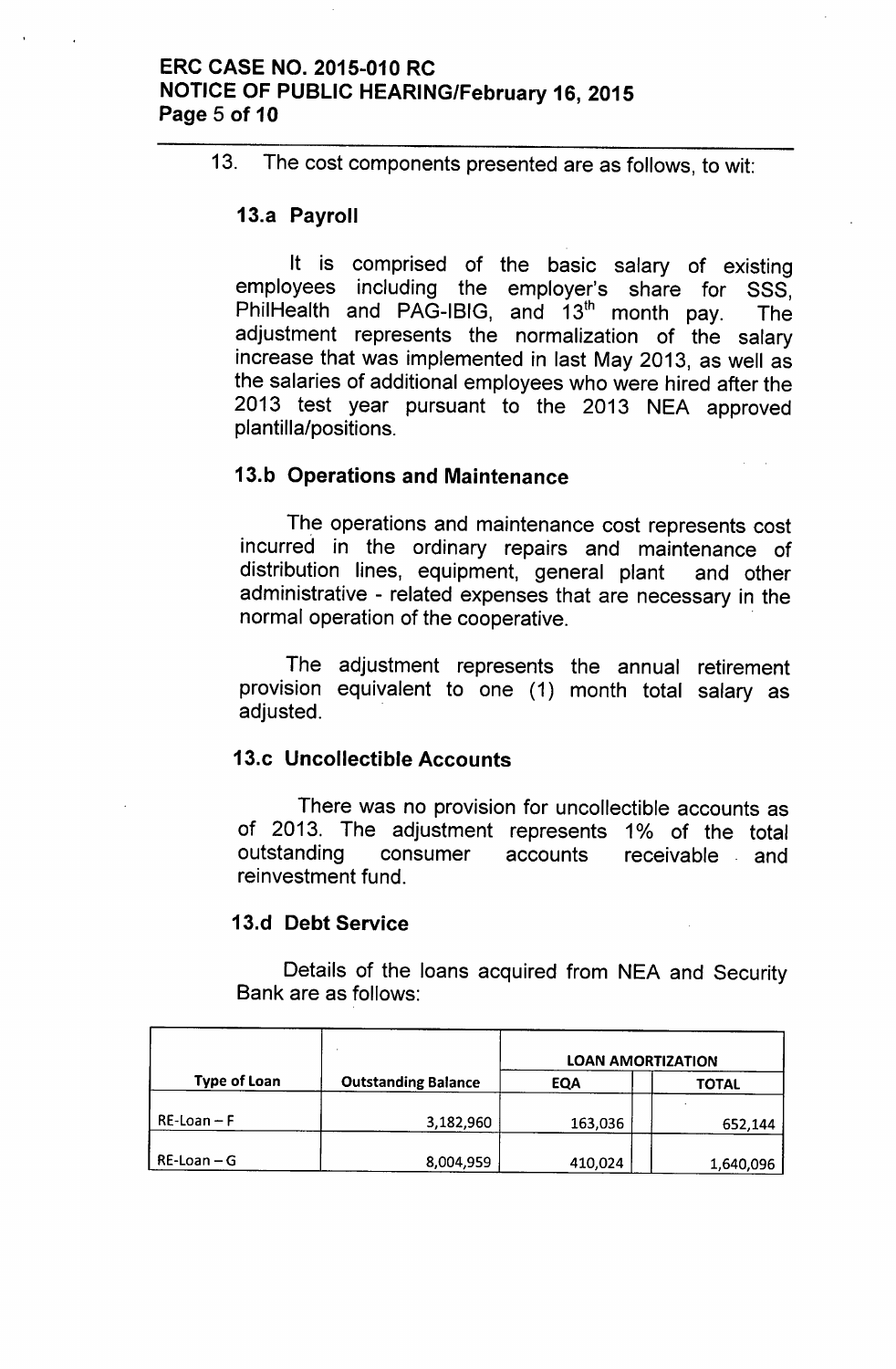## ERC CASE NO. 2015-010 RC NOTICE OF PUBLIC HEARING/February 16, 2015 Page 6 of 10

| $RE$ -Loan – H                               | 1,344,541  | 68,870    | 275,480    |
|----------------------------------------------|------------|-----------|------------|
| $RE$ -Loan $-1$                              | 3,749,026  | 173,202   | 692,808    |
| <b>OECF RE</b>                               | 60,980     | 3,077     | 12,308     |
| <b>CALAMITY</b><br><b>RESTRUCTURED LOANS</b> | 23,841,870 | 2,457,199 | 9,828,796  |
|                                              | 40,184,336 | 3,275,408 | 13,101,632 |
| <b>Bank Loan-</b>                            | 20,000,000 | 750,865   | 3,003,461  |
|                                              | 20,000,000 | 750,865   | 3,003,461  |
| <b>GRAND TOTAL</b>                           |            | 4,777,139 | 19,108,554 |

## 13.e Reinvestment Fund

The 5% Reinvestment Fund shall be utilized to finance line expansion, rehabilitation and upgrading of its existing electric distribution system. Shown below is the computation of the Reinvestment Fund, to wit:

| <b>Actual Sales-kWh</b>          | 34,212,225  |            |
|----------------------------------|-------------|------------|
|                                  |             |            |
| <b>Annualized Sales-kWh</b>      | 34,522,526  |            |
| Power Cost-December 31,          |             |            |
| <b>2013 AGRA</b>                 |             | 6.4810     |
| <b>System Loss Rate</b>          |             | 1.0309     |
| Payroll                          | 41,078,089  | 1.201      |
| <b>O&amp;M Less Payroll</b>      | 48,035,005  | 1.4040     |
| <b>Debt Service</b>              | 19,108,554  | 0.5585     |
| Total                            | 108,221,648 | 10.6751    |
| Divided by 95% of Total          |             | 11.2370    |
| Less: Total                      |             | 10.6751    |
| Reinvestment Rate Per kWh        |             | 0.5618     |
| <b>Reinvestment Rate Revenue</b> |             | 19,396.472 |
| 5% Reinvestment Rate             |             | 0.5618     |

## 13.f Other Revenue Items (ORI)

The Other Revenue Items at the end of 2013 totaling PhP2,971,755 represents reconnection fees, penalties on late payments of power bills, service charges, penalties on illegal reconnection and others. 50% of the ORI derived from electric-related assets were deducted in computing the total revenue requirement following previous treatments of said account.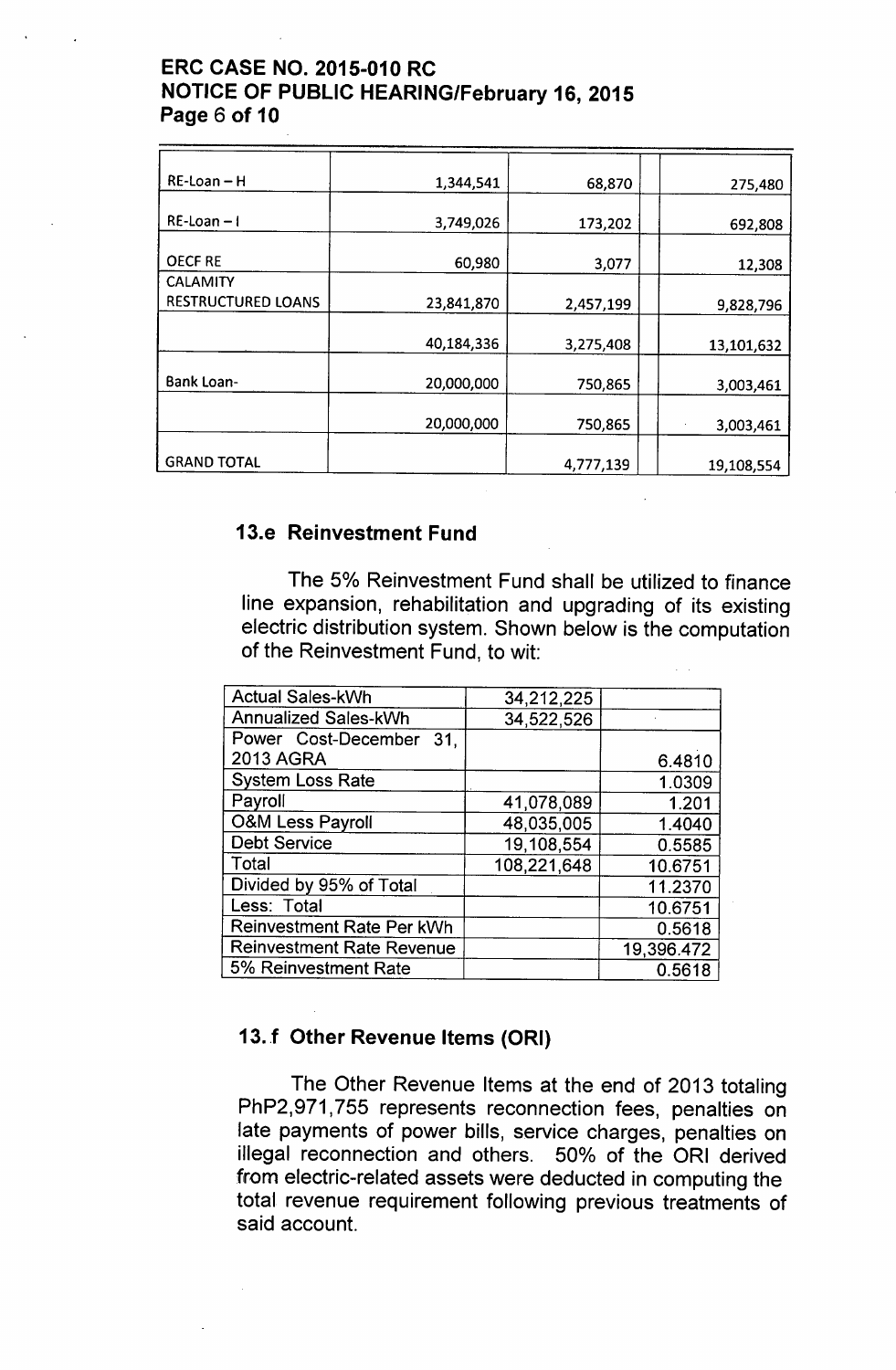### ERC CASE NO. 2015-010 RC NOTICE OF PUBLIC HEARING/February 16, 2015 Page 7 of 10

14. Lifeline Rate and Level - It shall maintain the current graduated scale for marginalized residential customers to be applied to Generation, System Loss, Distribution, Supply and Metering Charges, as follows:

| <b>KWH</b> | <b>DISCOUNT RATE</b><br>(%) |
|------------|-----------------------------|
| -15kWh and |                             |
| below      | 20                          |
| 16         | 15                          |
| 17         | 10                          |
| 18         | 10                          |
| 19         | 5                           |
| 20         |                             |

Lifeline Discount Rate

The said discount shall be implemented following the prescribed formula in computing lifeline subsidy rate to be charged to non-lifeline customers.

- 15. Other Charges It shall continue to implement the existing Other Charges per its approved unbundled rates. Further, it shall adopt the charges imposed under R.A. 7832 otherwise known as the Anti-Pilferage Act;
- 16. In support of the application it has submitted the following documents:

| <b>Annex</b> | <b>Nature of Document</b>                                                                                                                                                                                                 |
|--------------|---------------------------------------------------------------------------------------------------------------------------------------------------------------------------------------------------------------------------|
| $E$ 1-2      | <b>Volume I - Rate Computations Using UFR Model</b>                                                                                                                                                                       |
| $F$ 1-5      | Volume II-VI - Supporting Documents and Schedules<br>consisting of Working Trial Balance as of December 31,<br>2013; Expense Schedules; Frequency Distribution; Loan<br>Profile as of 2013 and other pertinent documents. |

17. The rates which were based on 2013 as test year, were no longer responsive to the demands of its operations as manifested by the losses it incurred from 2005-2013 except for 2010 where it posted a very minimal net income;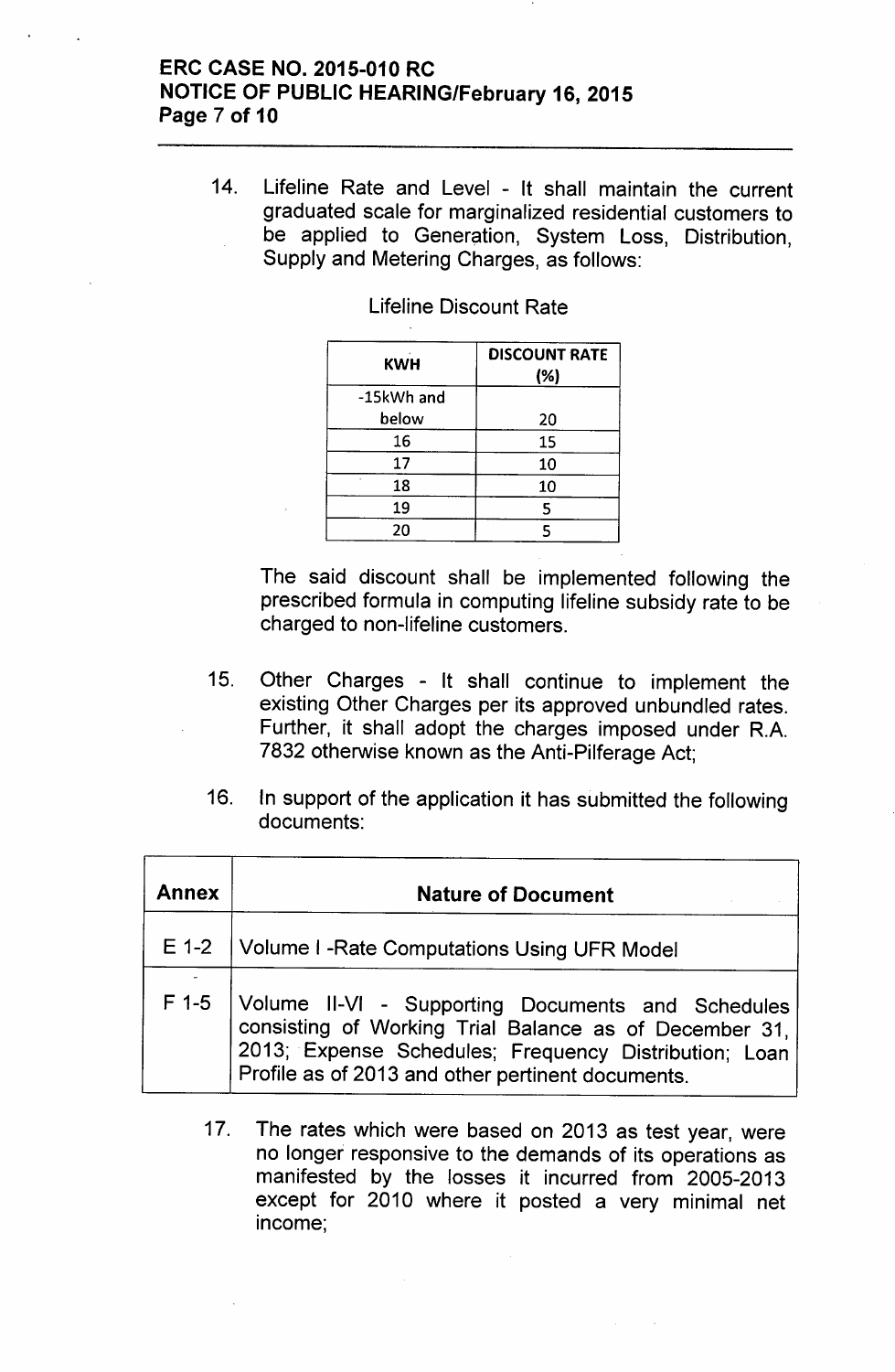### **ERC CASE NO. 2015-010 RC NOTICE OF PUBLIC HEARING/February 16, 2015 Page 8 of 10**

- 18. The issuance of the final decision on loan condonations had further aggravated its financial viability to cope the required operational standards as mandated by the industry;
- 19. Furthermore, it is currently implementing the approved capital expenditures plan to improve the reliability of the distribution had encountered delays in the implementation due to insufficient reinvestment fund to finance the labor cost in the rehabilitation of distribution lines;
- 20. It prays that the Commission issue an order allowing it to implement the proposed rates to enable it to pursue and sustain the operations;
- 21. In compliance with the pre-filing requirements, it is submitted the following documents, to wit:

| <b>Annex</b>      | <b>Nature of Document</b>                                                                                                                        |
|-------------------|--------------------------------------------------------------------------------------------------------------------------------------------------|
| $\mathsf{A}$      | FICELCO Board Resolution authorizing the filing of the<br>application                                                                            |
| B.                | Judicial Affidavit in Support of the Prayer for Provisional<br>Authority                                                                         |
| C1&2              | Proof of furnishing copies of the application to the<br>Sangguniang Bayan of Bato and Sangguniang<br>Panlalawigan of the Province of Catanduanes |
| D <sub>1</sub> &2 | Publication of the Application in a newspaper of general<br>circulation in FICELCO's franchise area, with Affidavit of<br>Publication            |

22. It prays that after due notice and hearing, the Commission issue an order allowing it to implement the proposed Distribution, Supply and Metering (DSM) Rates for all customer types, as shown below, and said rates be approved accordingly: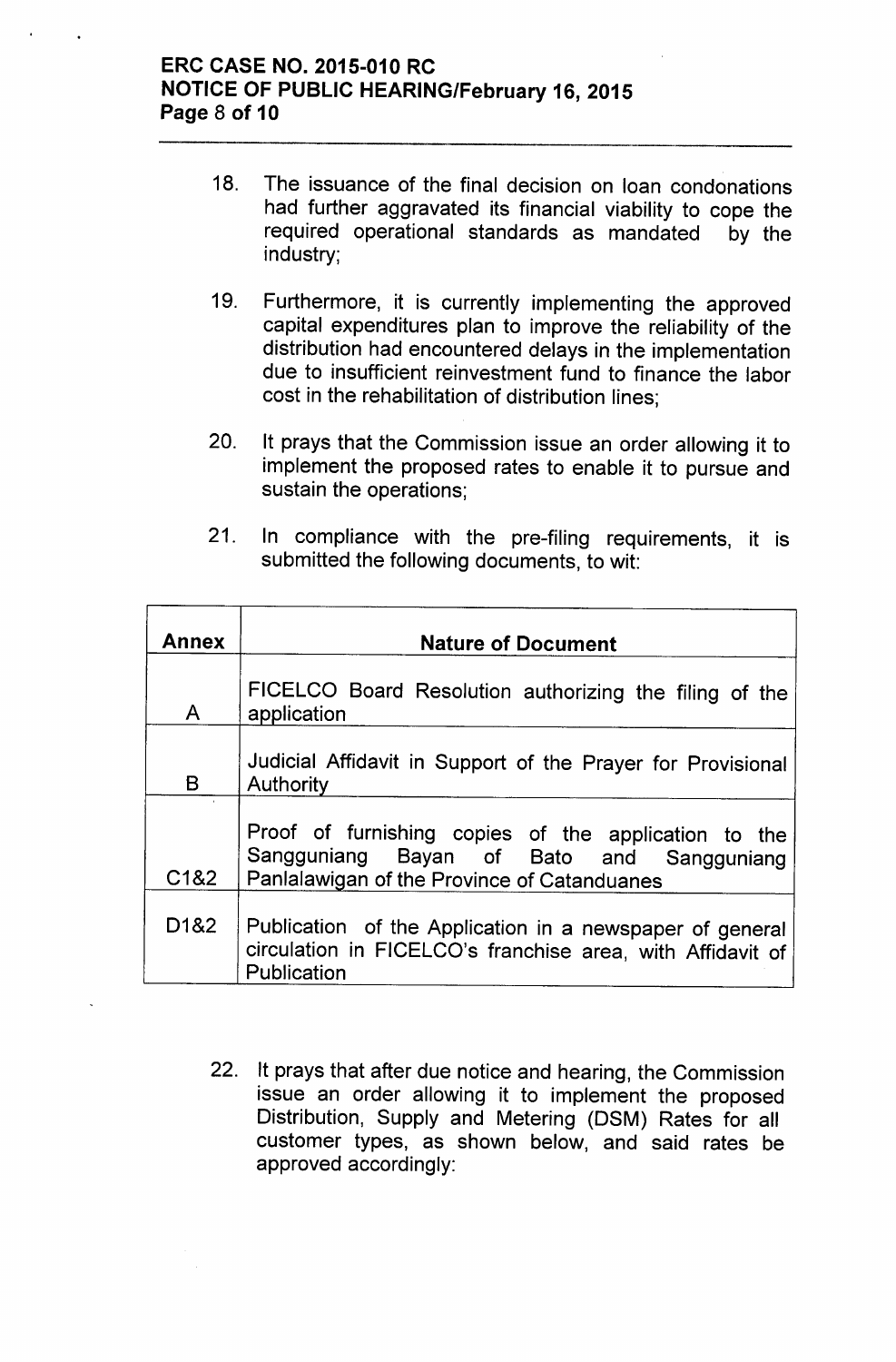### **ERC CASE NO. 2015-010 RC NOTICE OF PUBLIC HEARING/February 16, 2015 Page 9 of 10**

| Rate Charges (PhP)                                               | Unit                 | Residential | Commercial | <b>Public</b><br>Bidg. | <b>Street</b><br>Light |
|------------------------------------------------------------------|----------------------|-------------|------------|------------------------|------------------------|
| <b>Distribution Charges</b><br>Distribution System Charge        | PhP/kWh              | 3.0852      | 0.9108     | 0.8742                 | 2.1466                 |
| Supply Charges<br>Retail Customer Charge<br>Supply System Charge | PhP/<br>customer/mo. |             | 46.56      | 46.56                  | 46.56                  |
|                                                                  | PhP/kWh              | 1.0129      |            |                        |                        |
| Metering Charge<br>Retail Customer Charge                        | PhP/Meter/mo.        | 5.00        | 39.06      | 39.06                  | 39.06                  |
| Metering System Charge                                           | <b>kWh</b>           | 0.7409      |            |                        |                        |

The Commission has set the said application for jurisdictional hearing, pre-trial conference, expository presentation and evidentiary hearing on **March 12, 2015 (Thursday) at two 0' clock in the afternoon (2:00 P.M.) at FICELCO's Office, Brgy. Marinawa, Bato, Catanduanes.**

All persons who have an interest in the subject matter of the proceeding may become a party by filing, at least five (5) days prior to the initial hearing and subject to the requirements in the ERC's Rules of Practice and Procedure, a verified petition with the Commission giving the docket number and title of the proceeding and stating: (1) the petitioner's name and address; (2) the nature of petitioner's interest in the subject matter of the proceeding, and the way and manner in which such interest is affected by the issues involved in the proceeding; and (3) a statement of the relief desired.

All other persons who may want their views known to the Commission with respect to the subject matter of the proceeding may file their opposition to the application or comment thereon at any stage of the proceeding before the applicant concludes the presentation of its evidence. No particular form of opposition or comment is required, but the document, letter or writing should contain the name and address of such person and a concise statement of the opposition or comment and the grounds relied upon.

All such persons who may wish to have a copy of the application may request the applicant, prior to the date of the initial hearing, that they be furnished with a copy of the application. The applicant is hereby directed to furnish all those making a request with a copy of the application and its attachments, subject to reimbursement of reasonable photocopying costs. Likewise, any such person may examine the application and other pertinent records filed with the Commission during the usual office hours.